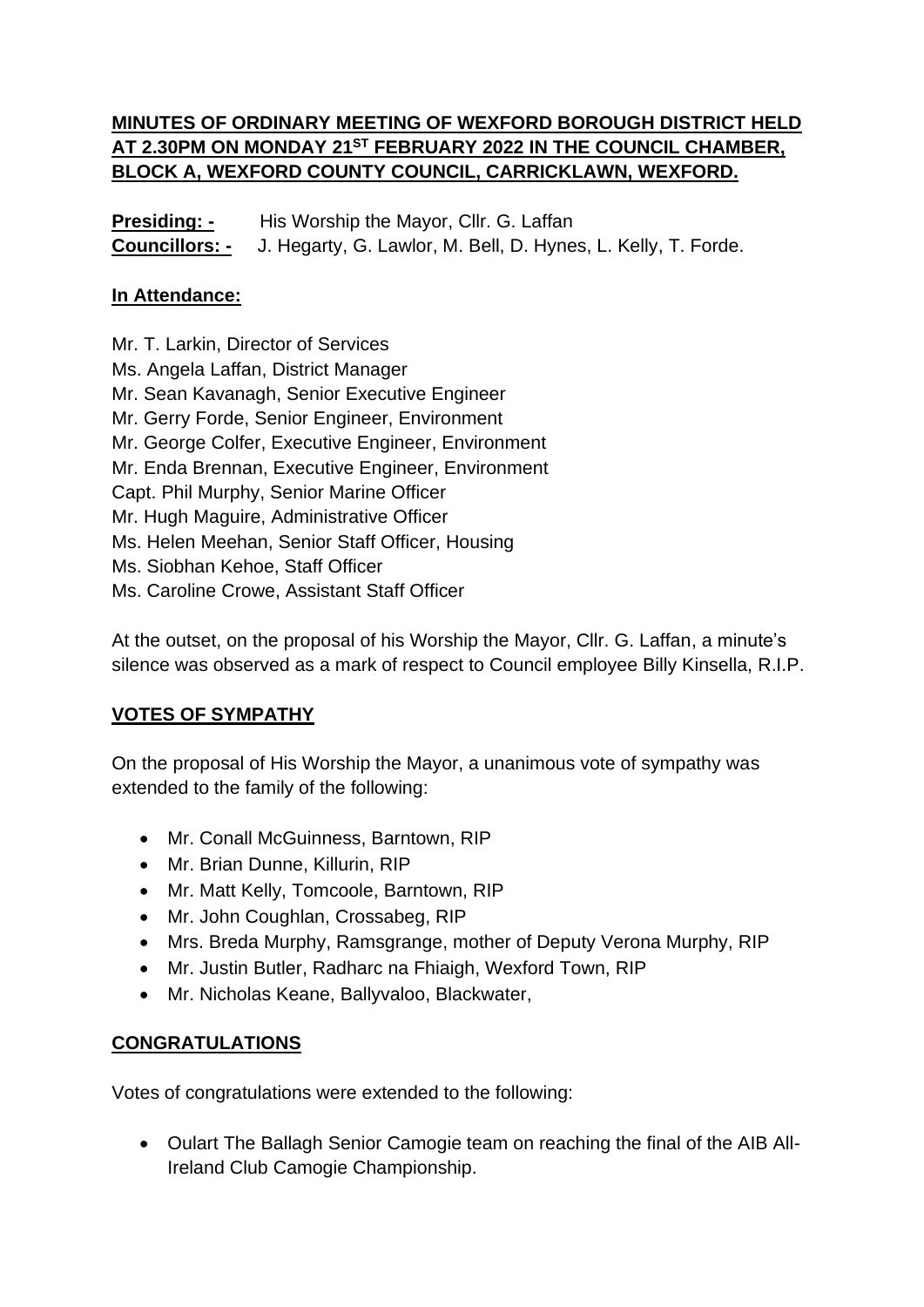- All clubs and groups who were successful in their grant applications under the recently announced Sports Capital Programme.
- Darragh Egan, on his debut match win, as the new Wexford Senior Hurling Team Manager.
- Tadhg Furlong on his recent performance in the Six Nations Rugby **Tournament**
- The McGuinness family on the recent generous donation to the, It's Good to Talk, charity.
- Mr. Patrick Prendergast on his appointment as chair of the South East Technological University.

On the proposal of His Worship the Mayor, Cllr. G. Laffan seconded by Cllr. G. Lawlor, it was agreed that a civic reception be afforded to Wexford Tidy Towns Committee and its dedicated Volunteers for achieving a Gold Medal Award in the recent SuperValu National Tidy Towns competition. Details to be agreed with the Protocol Committee.

#### **MINUTES OF ORDINARY MEETING**

The minutes of the Ordinary Meeting held on the  $17<sup>th</sup>$  January, 2022, copies of which had previously been circulated, were confirmed and signed on the proposal of Cllr. J. Hegarty, seconded by Cllr. M. Bell.

#### **MINUTES - MATTERS ARISING**

Cllr. J. Hegarty asked that the typographical error regarding his name in the Adoption of the Minutes of Ordinary Meeting, be corrected.

In reply to a query from Cllr. J. Hegarty regarding the issue of the dangerous wall at Cromwellsfort, Mr. T. Larkin, Director of Services, apologised that he did not have a full report for the meeting but could confirm that part of the wall had been demolished and made safe, the stability of the remaining wall is being assessed. Mr. Larkin advised that discussions between the Council and the property owners are expected to be resolved in the coming weeks.

### **SECTION 183 NOTICE – 24 LOWER GEORGES STREET.**

On the recommendation of Mr. T. Larkin, Director of Services, the attached report regarding the transfer of 'Air Title' to an annex at the rear of 24 Lower George's Street, a copy of which had previously been circulated, was unanimously adopted on the proposal of Cllr. J. Hegarty, seconded by Cllr. M. Bell.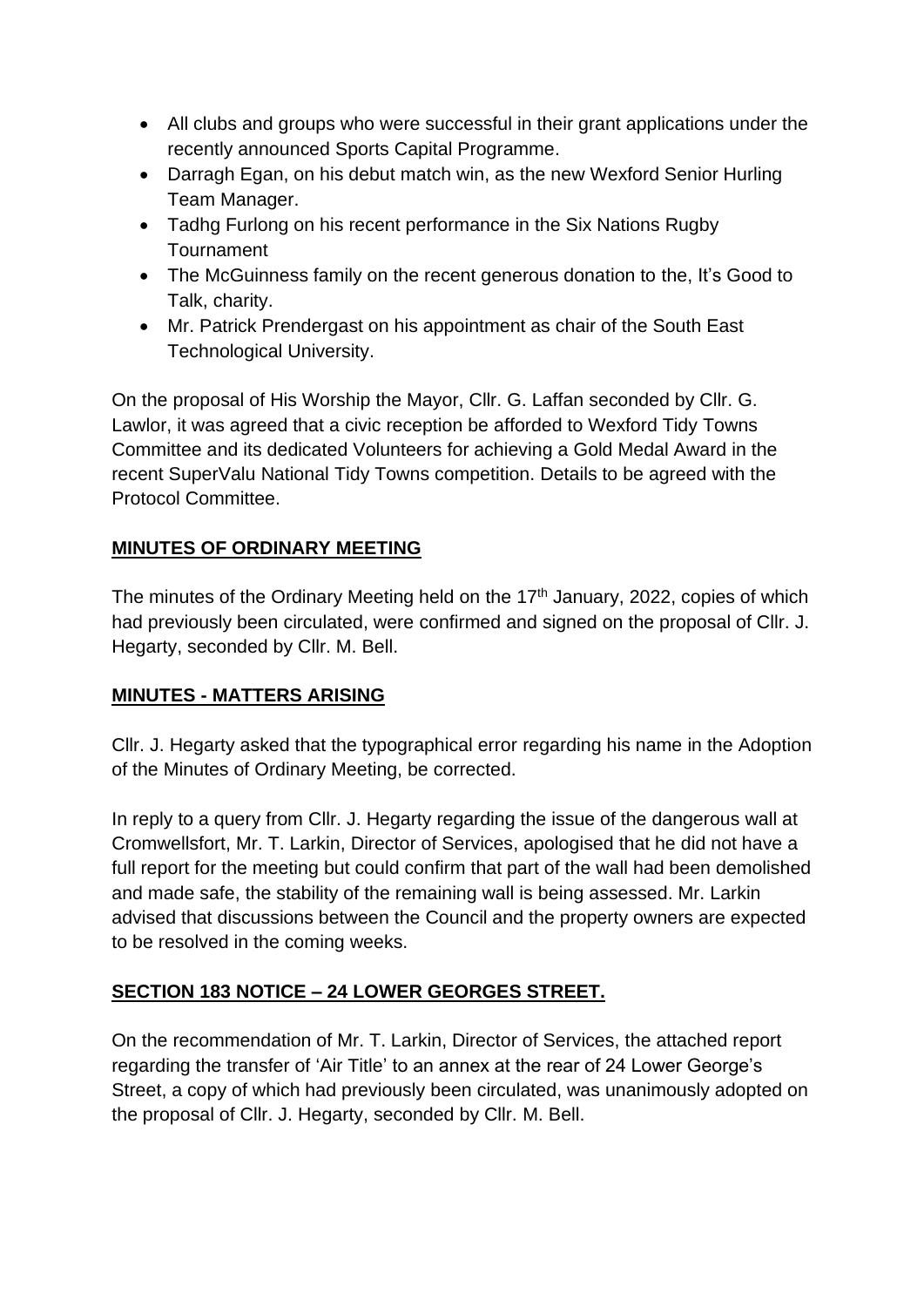# **TAKING IN CHARGE – WILLOW VIEW, CASTLEBRIDGE**

The attached report and recommendation regarding the Taking in Charge of Willow View, Castlebridge, a copy of which had previously been circulated, was unanimously adopted on the proposal of Cllr. J. Hegarty, seconded by Cllr. T. Forde.

### **UPDATE ON SALE OF DUN MHUIRE – FR. BILLY SWAN, PARISH ADMINISTRATOR & MR. PAT WHELAN.**

His Worship the Mayor, Cllr. G. Laffan, welcomed Fr. Billy Swan and Mr. Pat Whelan, to the meeting to update Members on the closure and agreed sale of the Dun Mhuire property to Wexford County Council to facilitate the regeneration of South Main Street. Fr. Swan, referring to an article published in the local press, clarified that there are no plans for a new 'Parish Hall'.

Mr. Whelan summarised the history of the Dun Mhuire, from its inception in 1960 to its closure in 2018. Fr. Billy Swan acknowledged that the Dun Mhuire had been central to community and cultural life of the town and its closure was regrettable. Fr. Swan stated that serious financial losses had been incurred by the Parish Committee over the 10 years prior to closure and the building also required significant repairs. Fr. Swan advised that the Parish did not have the financial resources to complete the required repairs or to fund ongoing running costs.

Fr. Swan confirmed once the sale has been finalised, the proceeds of sale will be used to buy or lease a facility for the church and wider community with the emphasis on the pastoral care.

Questions raised by Members were addressed by Fr. Swan and Mr. Whelan, and following lengthy discussion, Members welcomed the proposal for a new parish facility.

His Worship the Mayor, Cllr. G. Laffan thanked Fr. Swan and Mr. Whelan, on behalf of the Members, for their attendance at the meeting.

# **ANTI-SOCIAL BEHAVIOUR AT ROMAN LANE/NORTH MAIN STREET – SUPT. JIM DOYLE**

Supt. J. Doyle gave a brief outline of recent reports of anti-social behaviour at Roman Lane and the measures that have been implemented by AGS to address the issue. Supt. Doyle informed Members that resources are being allocated with regular patrols being undertaken in the area which will be monitored for a further 4 to 6 weeks.

Supt. Doyle indicated that there were a number of prosecutions pending following these patrols but added that the number of public order offences reported in the last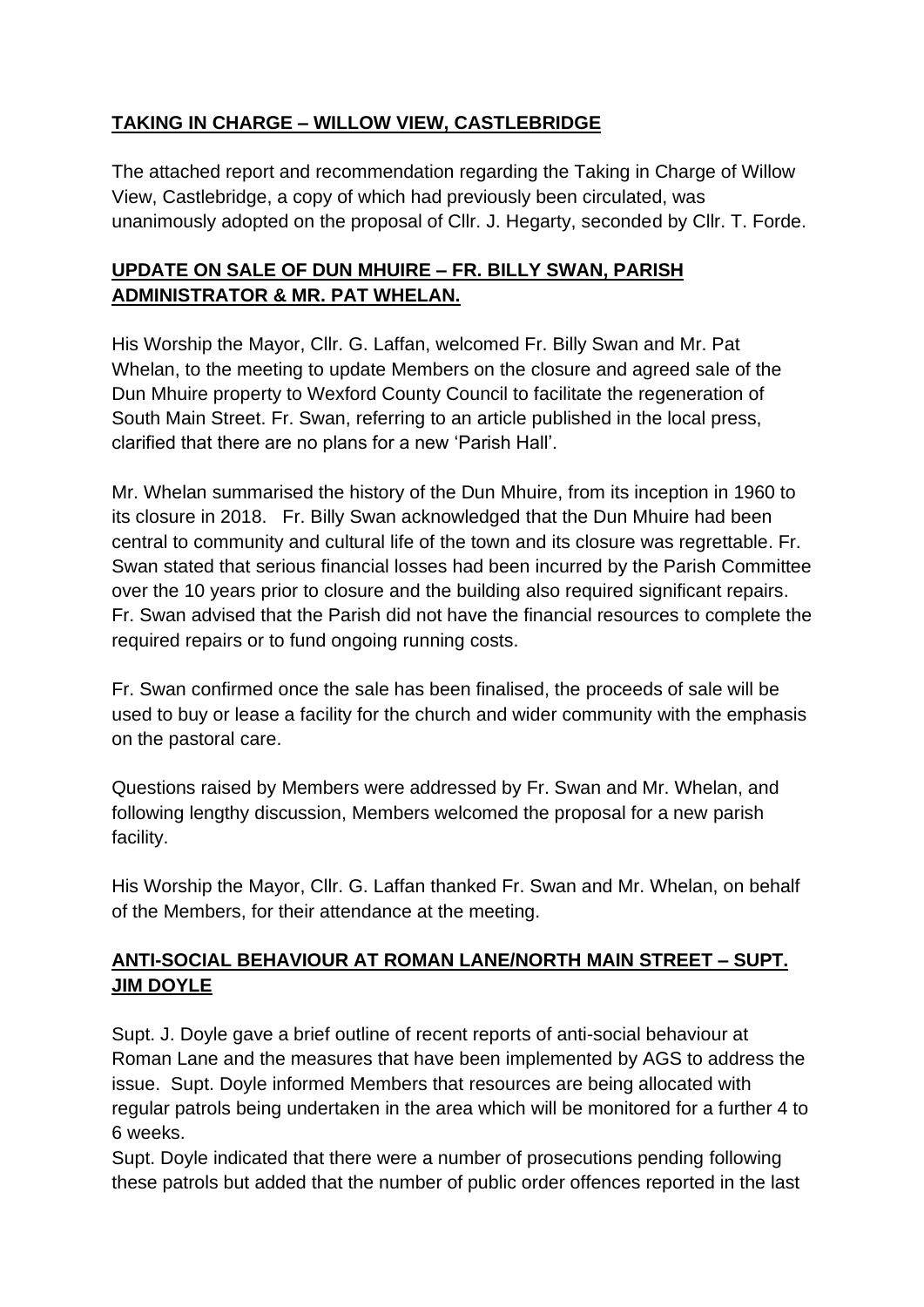6 months was quite low. Supt. Doyle reiterated the need for the public to report all incidents to An Garda Siochana.

The following matters raised by Members were addressed by Supt. Doyle.

- Antisocial behaviour in other laneways and in general around the town.
- An alleged assault on a Member of An Garda Siochana
- Installation of CCTV and lighting in the laneways to deter antisocial behaviour.

Following a query for Cllr. M. Bell regarding the status of the towns Purple Flag accreditation, Ms. A. Laffan, District Manager confirmed the accreditation was still in place but that she would follow up on the matter.

In response to a query raised by Cllr. T. Forde on the maintenance of the urban laneways, including alleyways within LA housing estates, Mr. T. Larkin, Director of Services, confirmed that this maintenance has to fall within the remit of the Borough, but that funding and resources are limited for such work. Mr. Larkin informed Members, that the Governments focus on the 'Town Centre First' initiative might provide a mechanism for grant aid and asked Members to prioritise the laneways for attention and upgrade works as funding becomes available.

On the proposal of Cllr. G. Lawlor seconded by Cllr. T. Forde, Members agreed that a visit to New Ross be arranged, to meet officials and view the excellent work carried out on the historic laneways in the town.

At the request of His Worship the Mayor, Cllr. G. Laffan, Mr. S. Kavanagh, District Engineer, was requested to compile an inventory of the historic laneways, including those of concern in housing estates, for information and presentation to Members at the March Meeting.

His Worship the Mayor, Cllr. G. Laffan thanked Supt. Doyle, on behalf of Members, for his attendance.

### **ENVIRONMENT SECTION PRESENTATIONS**

### **CURRACLOE (3) BEACHES, BEACH MANAGEMENT PLAN 2022**

Mr. G. Forde, Senior Engineer gave a brief presentation to Members on the beach management plan for summer 2022, including traffic management, public transport arrangements and the provision of public conveniences.

The following matters raised by Members were addressed by Mr. Forde.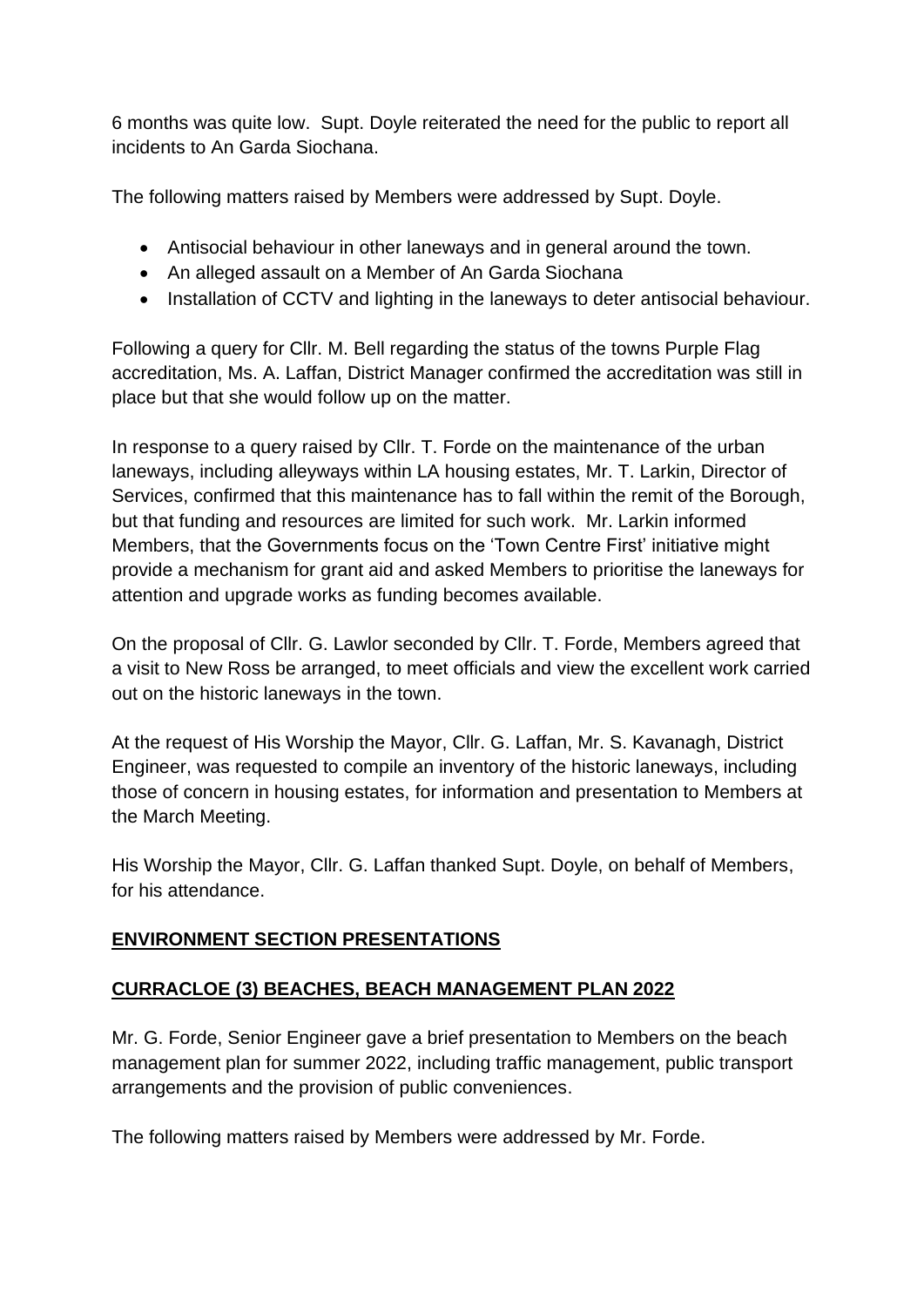- Need for consultation with businesses and all relevant stakeholders in Curracloe village on the proposals.
- Requirement for a safe pedestrian walkway from beaches to Curracloe Village
- Formalising the one way system from Ballinesker to Curracloe
- Communication with Councillors, An Garda Siochana and Local Businesses.
- Update on progression of works on car park in the village.
- Number of car parking spaces available at peak times.
- Amplification System for the beaches
- Suggested introduction of nominal charges on the public transport.
- Public Convenience facilities at Culleton's Gap
- Suggested Park & Ride location in Wexford town to serve the public transport system.

Mr. E. Brennan, Executive Engineer, gave a brief update to Members on the provision of a public convenience on Wexford Quay front. Mr. Brennan informed Members that the sewerage connection should be approved by Irish Water in the coming weeks, and it is hoped that the facility would be in situ next month.

His Worship the Mayor, Cllr. G. Laffan thanked Mr. Forde for his comprehensive presentation. Owing to the number of items remaining for discussion on the Agenda, on the proposal of His Worship the Mayor, Cllr. G. Laffan, Members unanimously agreed to defer the remaining presentations to the March meeting.

#### **Suspension of Standing Orders.**

It being 4.30p.m, on the proposal of His Worship the Mayor, Cllr. G. Laffan seconded by Cllr. M. Bell, it was agreed to suspend Standing Orders to allow for the remaining business on the agenda to be concluded.

Cllr. D. Hynes gave his apologies and departed the meeting.

#### **SPECIAL SPEED LIMIT REVIEW – PRE DRAFT CONSULTATION**

The Special Speed Limit Bye Laws – Pre-Draft Consultation report, a copy of which had previously been circulated by the Road Safety Officer, was noted.

Ms. A. Laffan, District Manager reminded Members that the deadline for making submissions was today, Monday 21<sup>st</sup> February.

Ms. Laffan informed Members that following a review of the submissions, decision on amendments and/or recommendations will be presented by the Road Safety Officer for consideration at the March meeting.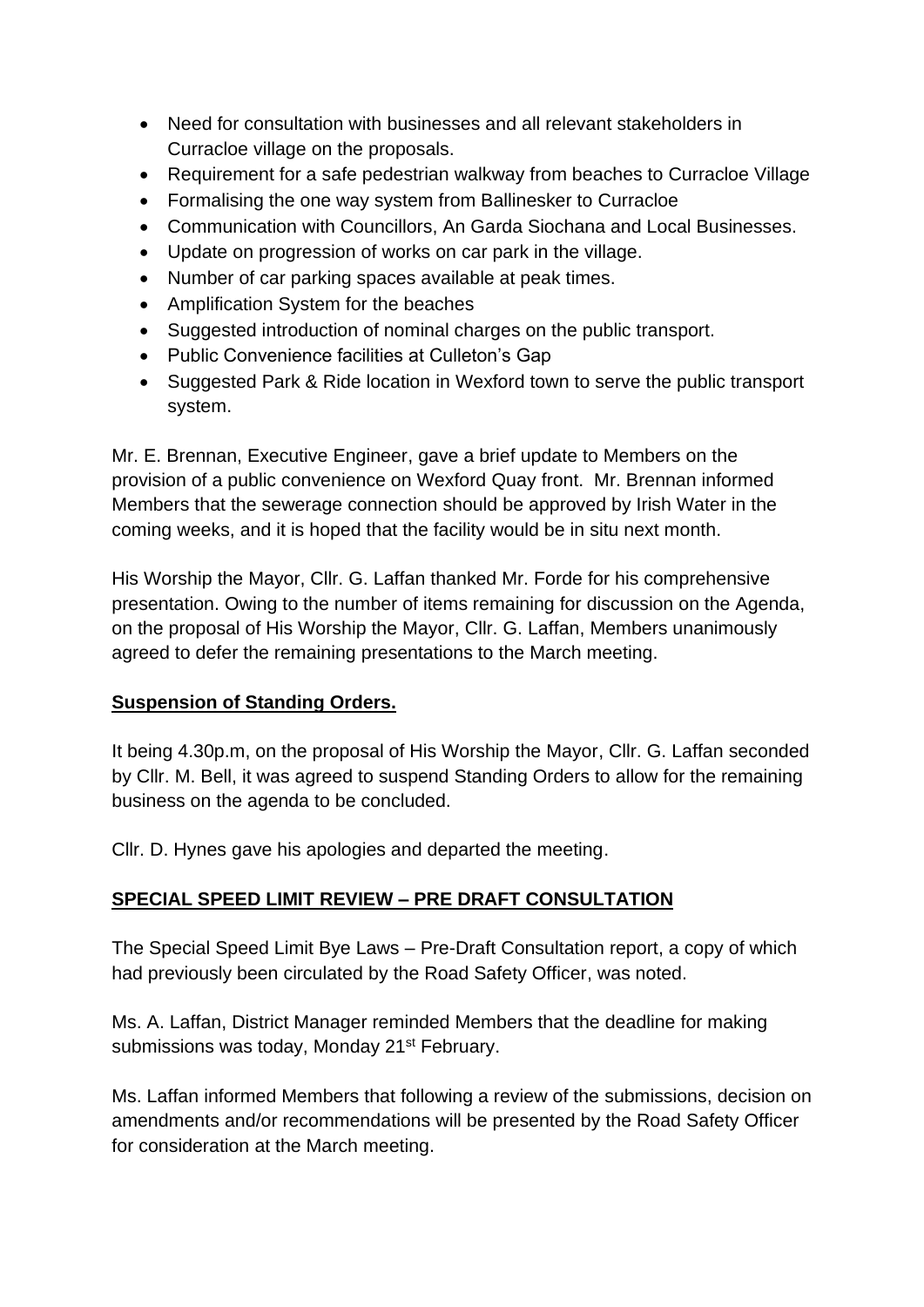# **REVIEW OF OUTDOOR TRADING LICENCE SCHEME**

The 2021 Framework for Outdoor Trading within Wexford Borough District, a copy of which had previously been circulated, was noted.

Ms. A. Laffan, District Manager advised Members that the current licences are due to expire on the 31<sup>st</sup> March and tenders seeking expressions of interest for the coming year 2022 / 2023 will be advertised in the coming weeks. Ms. Laffan afforded Members an opportunity to consider the Framework adopted in 2021 and to suggest any variations to the current scheme in advance of the public advertisement.

Following discussion to which all Members contributed, it was unanimously agreed to remove the clause whereby priority was given to applications from commercial rate payers within Wexford Borough District, a clause which had been inserted in 2021 to afford an opportunity to local businesses closed during Covid restrictions.

# **REPORTS**

### **HOUSING**

The attached report, a copy which had previously been circulated was discussed and noted.

The following matters raised by Members were addressed by Ms. Helen Meehan, Senior Staff Officer.

- Update on the allocation of social houses at Airhill, Belvedere Road.
- Timeframe for the closure of the alleyway at Talbot Green as agreed by Members in November, 2021.
- Update on servicing of wood pellet burners in Local Authority housing units.
- Confirmation that housing scheme at The Ballagh is on target for completion Q1, 2022.
- Retro fitting programme for L.A. houses to reduce energy & maintenance costs.

In response to a request by Cllr. T. Forde to include the allocations of houses at Airhill, Belvedere Road, on the Agenda for the County Council meeting, Mr. T. Larkin, Director of Services, undertook to consult with Ms. C. Godkin, Director of Housing, and provide an update to Members at the March meeting.

Following a discussion on water quality issues at Whiterock Hill, on the proposal of His Worship the Mayor, Cllr. G. Laffan, seconded by Cllr. T. Forde, it was agreed to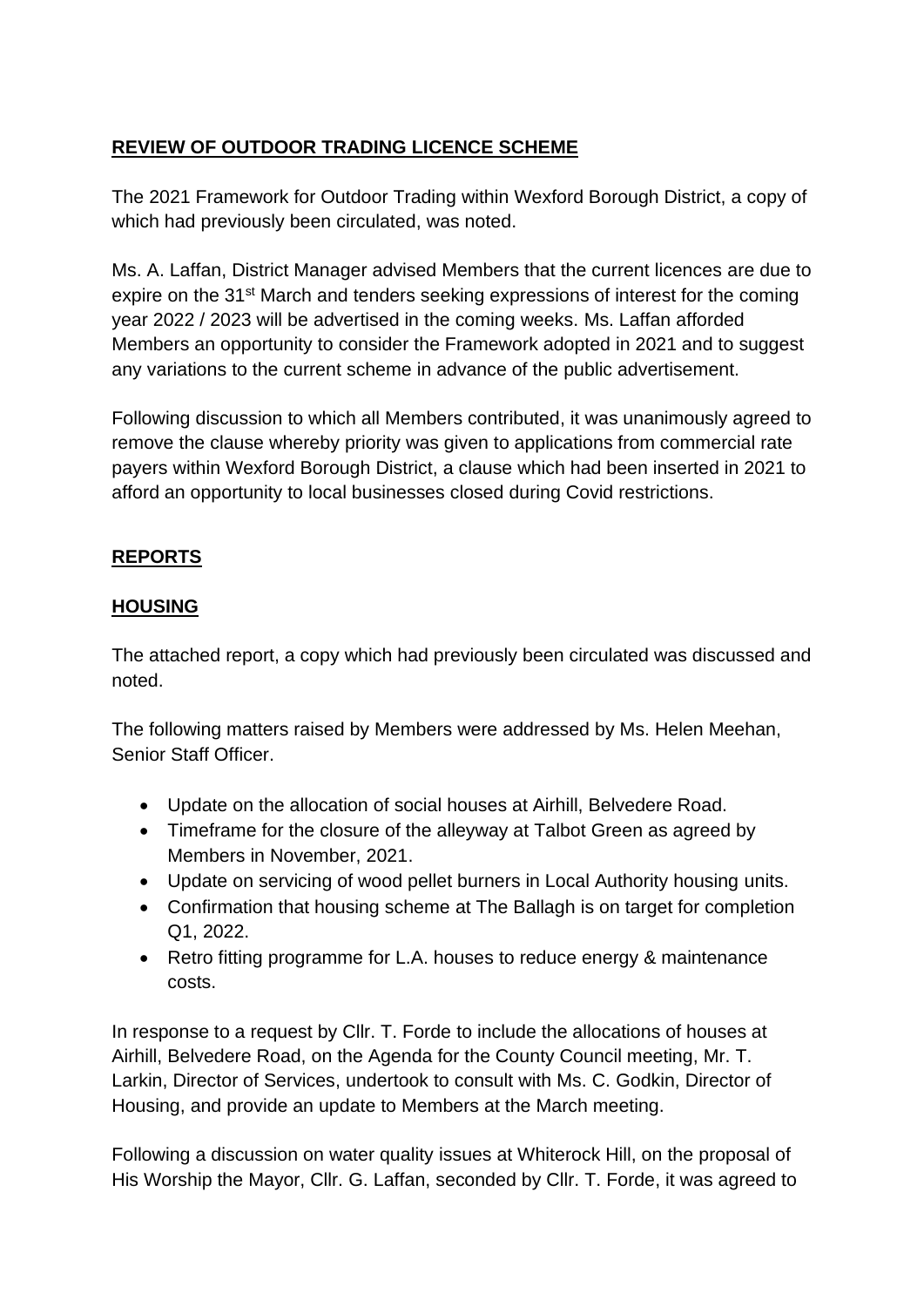request that all future Local Authority housing developments in areas served by hard water be fitted with water softeners at construction stage.

### **COMMUNITY DEVELOPMENT**

The attached report, a copy of which had previously been circulated was discussed and noted.

#### **ENVIRONMENT**

The attached report, a copy of which had previously been circulated was discussed and noted.

The following matters raised by Members were addressed by Mr. Hugh Maguire, Environment Officer.

• Reports of illegal burning at Whiterock Hill.

#### **Suspension of Standing Orders.**

It being 5.30 p.m., on the proposal of His Worship the Mayor, Cllr. G. Laffan, Members agreed unanimously to further suspend Standing Orders until 6.00 p.m. to allow for the remaining business on the agenda to be concluded.

### **PLANNING**

The attached report, a copy of which had previously been circulated was discussed and noted.

The following matters raised by Members were addressed by Mr. T. Larkin, Director of Services.

- Delays to the review of the draft County Development Plan.
- Suspension of Pre-planning meetings.
- Need to engage with the Department to seek an increase in the limits set down for LA house purchases which prevented WCC from making competitive bids at the recent public auction of vacant housing units at John Street / Johns Gate Street.
- Request to serve statutory notices to include Brady's Pub, The Faythe, on the Derelict Sites Register.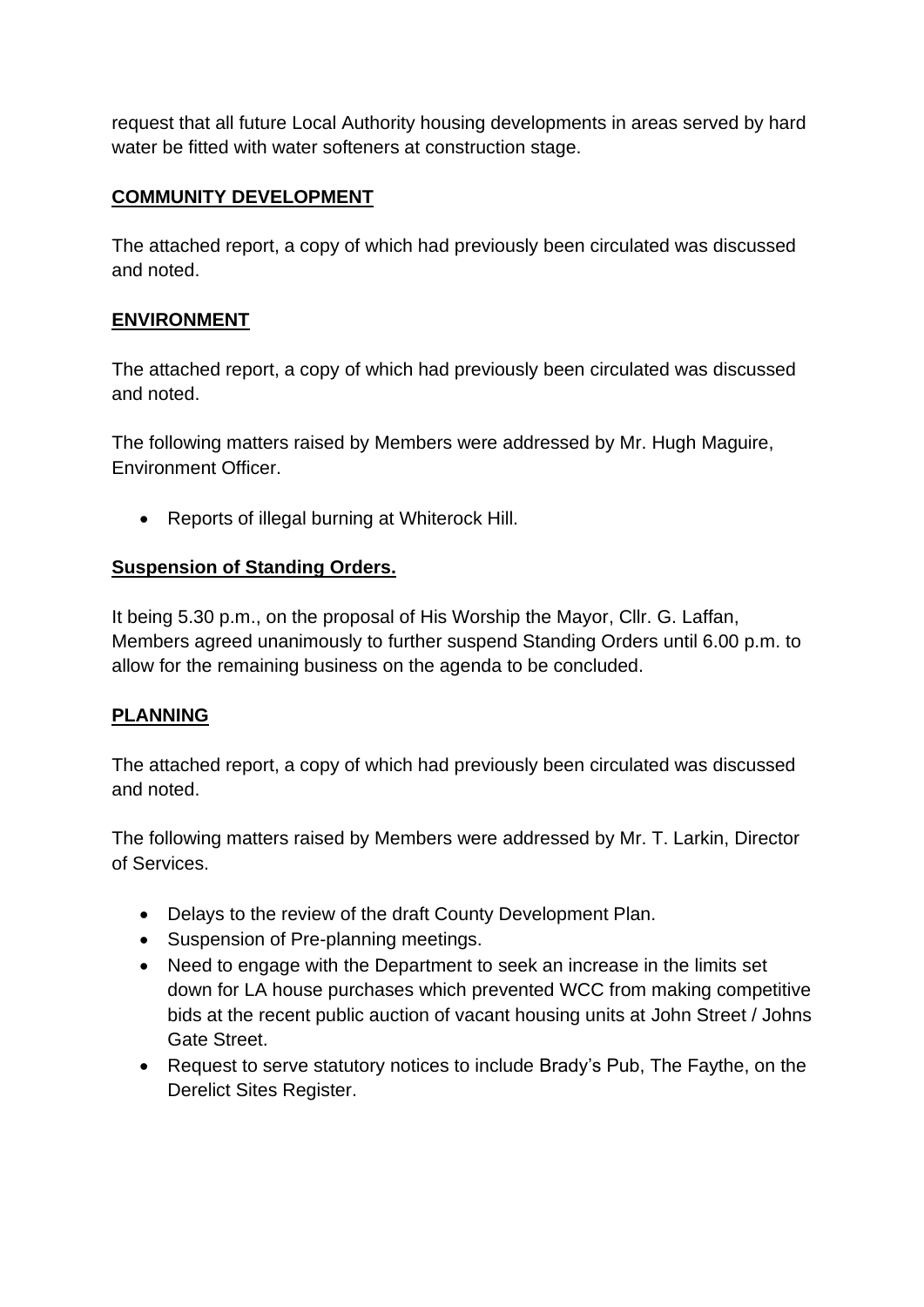### **DISTRICT ENGINEERS REPORT**

The attached report, a copy of which had previously been circulated was discussed and noted.

The following matters raised by Members were addressed by Mr. S. Kavanagh, Senior Executive Engineer.

- Expected completion date for the Transport Strategy for the town.
- Public consultation update on the proposed Active Travel measures at Beechlawn / Clonard Avenue.
- Commencement date for the Skate Boarding facility at Min Ryan Park.
- Consultation with businesses in the town centre regarding Outdoor Dining.
- Replacement of the Estate name stone at Whiterock View
- Removal of bollards and installation of additional speed limit signs at Mulgannon Hill.
- Update on energising the pedestrian crossings at Castlebridge, Ferndale and Whitemill Road.
- Replacement of Adult School Wardens at Wexford CBS and St. John of God, The Faythe
- Clarification from Irish Water on backup power supply for Edenvale Intake and Newtown Road Water Treatment Plant to avoid disruption to supplies during severe weather events.

In relation to the replacement of Adult School Wardens at Wexford CBS and St. John of God, The Faythe, Cllr. J. Hegarty asked that these positions be filled before the Council makes any change in policy around the provision of Adult School Wardens. Mr. T. Larkin, Director of Services, agreed to follow up with the Roads Department to bring clarity to the situation and revert to the March meeting.

Cllr. T. Forde thanked Mr. Kavanagh and the Borough staff for the installation of the Rainbow Walk crossing within Redmond Park and the erection of the Cuain Aingeal directional sign at Ferrybank.

The report of RPS Consultants in relation to the proposed Cycle Scheme at Newtown Road was circulated for the information of Members.

# **LIBRARIES, ARCHIVES & ARTS REPORTS**

The attached report, a copy of which had previously been circulated, was noted.

### **FIRE SERVICES REPORT**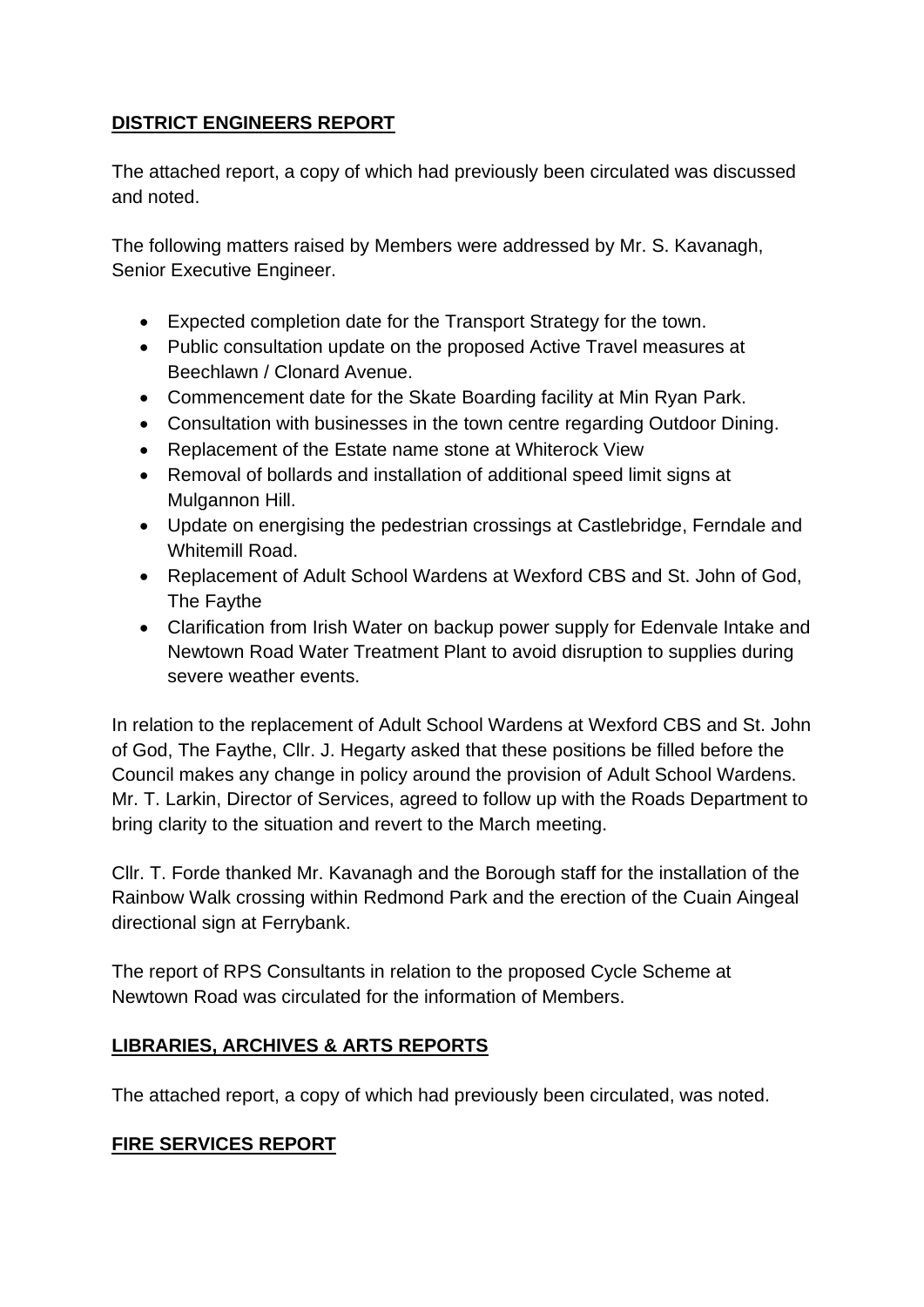The attached report, a copy of which had previously been circulated, was noted.

### **PUBLIC REPRESENTATIVE CASES**

The attached report, a copy of which had previously been circulated, was noted.

### **Suspension of Standing Orders:**

The time being 6.00 p.m., His Worship the Mayor proposed no further extension of Standing Orders and brought the meeting to a close. It was agreed that the remaining items on the agenda be deferred to the March meeting.

#### **Date for March Ordinary Meeting**

Prior to closing the meeting, on the proposal of His Worship the Mayor, Cllr. G. Laffan, it was unanimously agreed to reschedule the March meeting to 2.30pm, Wednesday, 23<sup>rd</sup> March 2022.

#### **Limit on Agenda Items:**

On the proposal of Cllr. G. Lawlor, seconded by His Worship the Mayor, Cllr. G. Laffan, Members unanimously agreed to limit the number of presentations at all future meetings to one.

### **MOTIONS**

Due to the conclusion of the meeting, the following motions were deferred to the March meeting

### **CONSIDER MOTION SUBMITTED BY CLLR. L. KELLY**

"The Members of Wexford District request the provision of a public transport hub in Wexford Town. This should be a component of the Wexford Town Development Plan and should incorporate provision for School, Tourism and Public Transport Buses".

### **CONSIDER MOTION SUBMITTED BY CLLR. GEORGE LAWLOR**

"Wexford Borough District moves that all health care assistant workers, be they employed by the H.S.E. or private operators, be exempt from parking charges while in course of their duties attending clients homes".

### **THIS CONCLUDED THE BUSINESS OF THE MEETING**